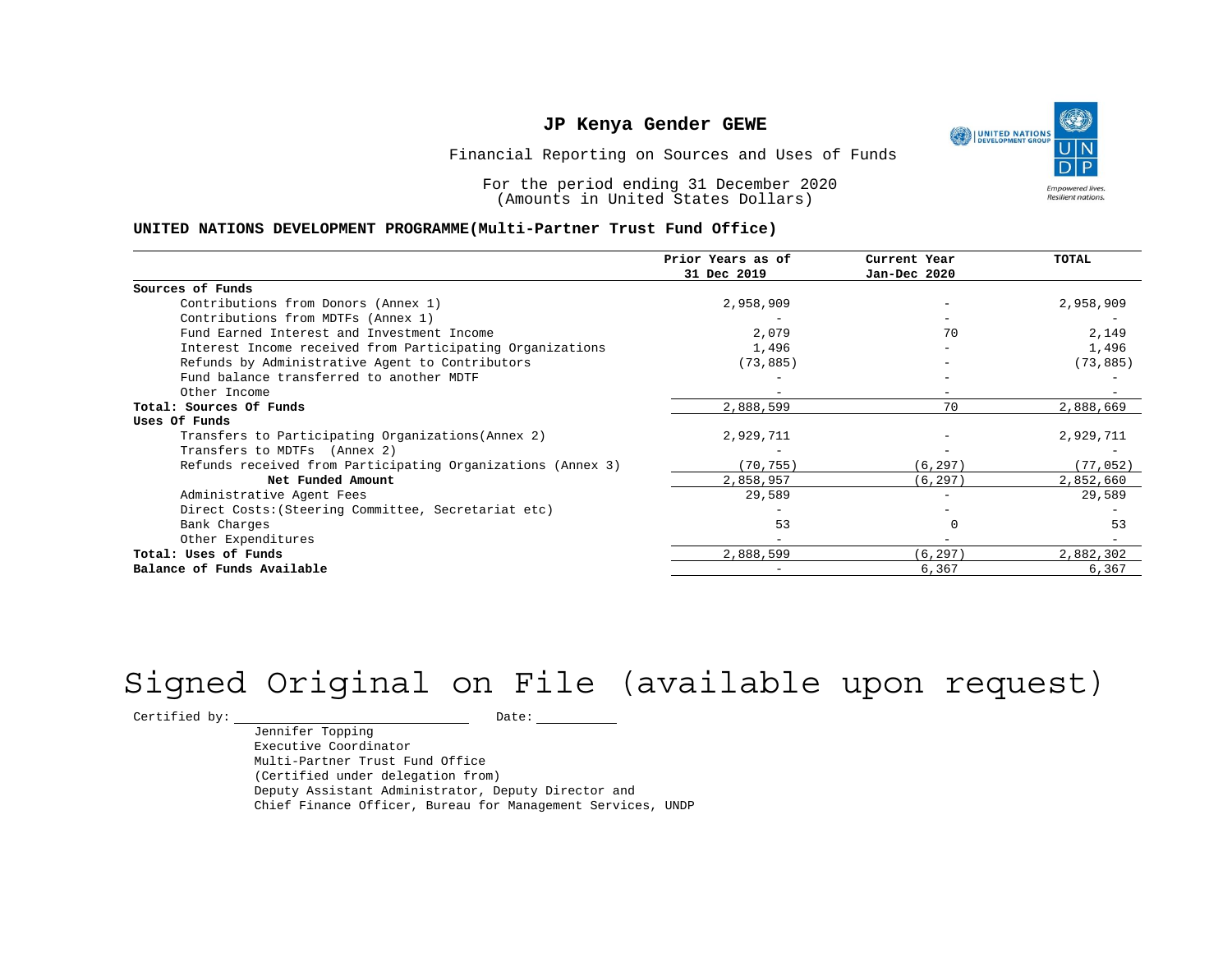

Financial Reporting on Sources and Uses of Funds

For the period ending 31 December 2020 (Amounts in United States Dollars)

**UNITED NATIONS DEVELOPMENT PROGRAMME(Multi-Partner Trust Fund Office)**

**Annex - 1: Contributions**

|                      | Prior Years as of | Current Year             | TOTAL     |
|----------------------|-------------------|--------------------------|-----------|
|                      | 31 Dec 2019       | Jan-Dec 2020             |           |
| From Contributors    |                   |                          |           |
| GOVERNMENT OF NORWAY | 2,958,909         | $\overline{\phantom{0}}$ | 2,958,909 |
| Total: Contributions | 2,958,909         | $-$                      | 2,958,909 |

## Signed Original on File (available upon request)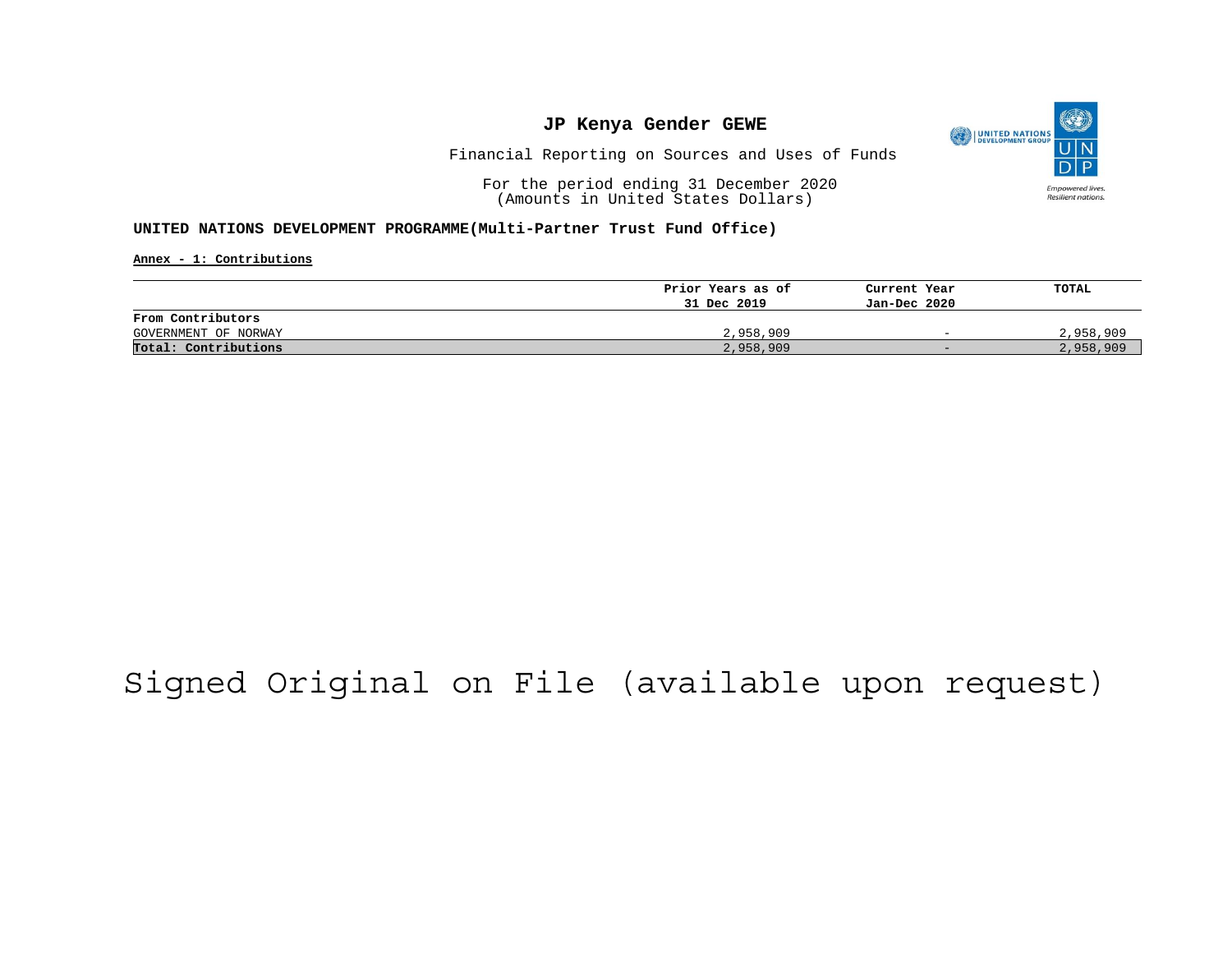

Financial Reporting on Sources and Uses of Funds

For the period ending 31 December 2020 (Amounts in United States Dollars)

#### **UNITED NATIONS DEVELOPMENT PROGRAMME(Multi-Partner Trust Fund Office)**

**Annex - 2: Transfers**

|                                | Prior Years as of | Current Year             | TOTAL     |
|--------------------------------|-------------------|--------------------------|-----------|
|                                | 31 Dec 2019       | Jan-Dec 2020             |           |
| To Participating Organizations |                   |                          |           |
| ILO                            | 204,496           | $\overline{\phantom{m}}$ | 204,496   |
| IOM                            | 60,000            | $\qquad \qquad -$        | 60,000    |
| UNDP                           | 301,894           | $\qquad \qquad -$        | 301,894   |
| UNEP                           | 50,000            | $\overline{\phantom{a}}$ | 50,000    |
| UNESCO                         | 512,335           | $\qquad \qquad -$        | 512,335   |
| UNFPA                          | 275,454           | $\overline{\phantom{a}}$ | 275,454   |
| UNICEF                         | 115,597           | $\qquad \qquad -$        | 115,597   |
| UNIDO                          | 104,197           | $\qquad \qquad -$        | 104,197   |
| UNODC                          | 37,100            | $\qquad \qquad -$        | 37,100    |
| UNWOMEN                        | 1,247,238         | $\overline{\phantom{a}}$ | 1,247,238 |
| WHO                            | 21,400            | $\qquad \qquad -$        | 21,400    |
| Total Transfers                | 2,929,711         | $\qquad \qquad -$        | 2,929,711 |

Signed Original on File (available upon request)